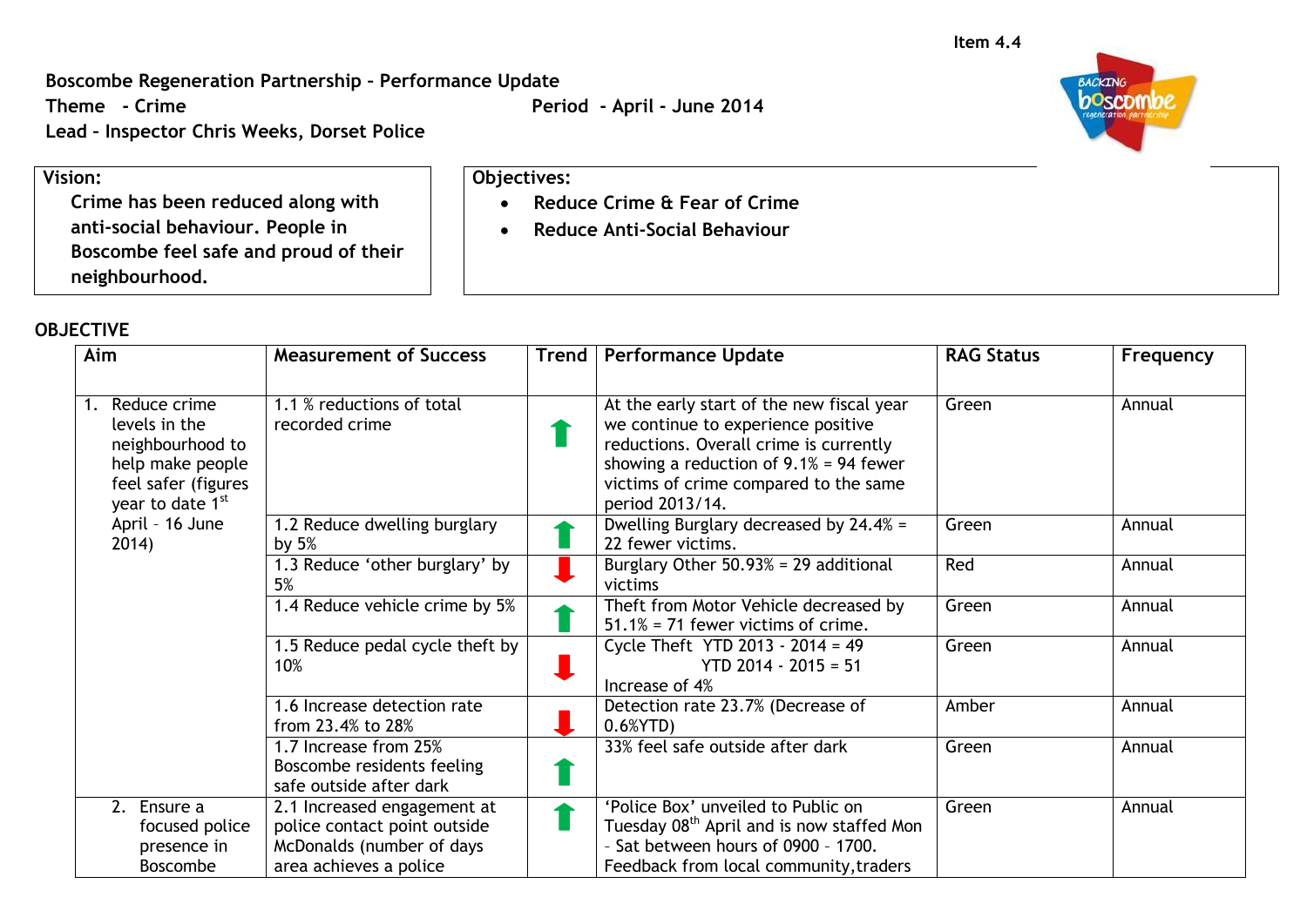| Precinct                                                             | deployment)                                                                                        | and visitors is extremely positive.                                                                                                                                                                                                                                                                                                                                                                                                       |       |         |
|----------------------------------------------------------------------|----------------------------------------------------------------------------------------------------|-------------------------------------------------------------------------------------------------------------------------------------------------------------------------------------------------------------------------------------------------------------------------------------------------------------------------------------------------------------------------------------------------------------------------------------------|-------|---------|
|                                                                      | 2.2 Greater engagement with<br>the Precinct's retail properties                                    | Sgt Amey attends all Boscombe Business<br>Forum meetings, presents monthly crime                                                                                                                                                                                                                                                                                                                                                          | Green | Annual  |
|                                                                      |                                                                                                    | updates and initiatives, addresses<br>concerns and feedback.                                                                                                                                                                                                                                                                                                                                                                              |       |         |
|                                                                      | 2.3 Growth of<br>shopwatch/Business Watch                                                          | Businesswatch has now relaunched<br>managed by Guarding UK (Sovereign<br>Centre Security) and currently has 34<br>members. Meetings are monthly and<br>attended by SNO & Partnership Sgt.                                                                                                                                                                                                                                                 | Green | Annual  |
|                                                                      | 2.4 Precinct Policing Proposal -<br><b>CSAS</b>                                                    | Two CSPO's (Community Safety Patrol<br>Officers) commenced their duties<br>employed by Guarding UK on 19 <sup>th</sup> May<br>2014. They have been well received in<br>the community and having a positive<br>effect on local issues. A third (zero hrs)<br>employee is undergoing police vetting but<br>has been fully trained. The scheme will<br>officially launch on 8 <sup>th</sup> July 2014 at 11am<br>within the Sovereign Centre | Green | Ongoing |
| 3. Drive out drug<br>dealers by<br>information<br>led<br>enforcement | 3.1 Number of misuse of drugs<br>warrants executed                                                 | Tasking officer in place to co-ordinate<br>central tasks with local tactical<br>deployments. Oct 13 to date = $18$ .                                                                                                                                                                                                                                                                                                                      | Green | Ongoing |
| activity.                                                            | 3.2 Decrease from 83% of<br>Boscombe residents seeing drug<br>dealing as a problem in<br>Boscombe. | Now 81% in 2013 resident survey.<br>Decrease of 8% from 2012.                                                                                                                                                                                                                                                                                                                                                                             | Green | Annual  |
|                                                                      |                                                                                                    | P R (ex reporter Daily Echo) now<br>employed by DP to promote and control<br>appropriate media messages.                                                                                                                                                                                                                                                                                                                                  | Green | Ongoing |
|                                                                      |                                                                                                    | Local Cllrs invited to as many drugs<br>related Warrants as practical.                                                                                                                                                                                                                                                                                                                                                                    | Green | Ongoing |
|                                                                      |                                                                                                    | Positive enforcement activity- a culture<br>of 'you tell us, we will take action'<br>continues.<br>146 stop searches $1^{st}$ Apr 14 - $19^{th}$ June 14<br>April 14 - June 14 = 27 arrests for<br>possession of drugs. 125.9% Detection                                                                                                                                                                                                  | Green | Ongoing |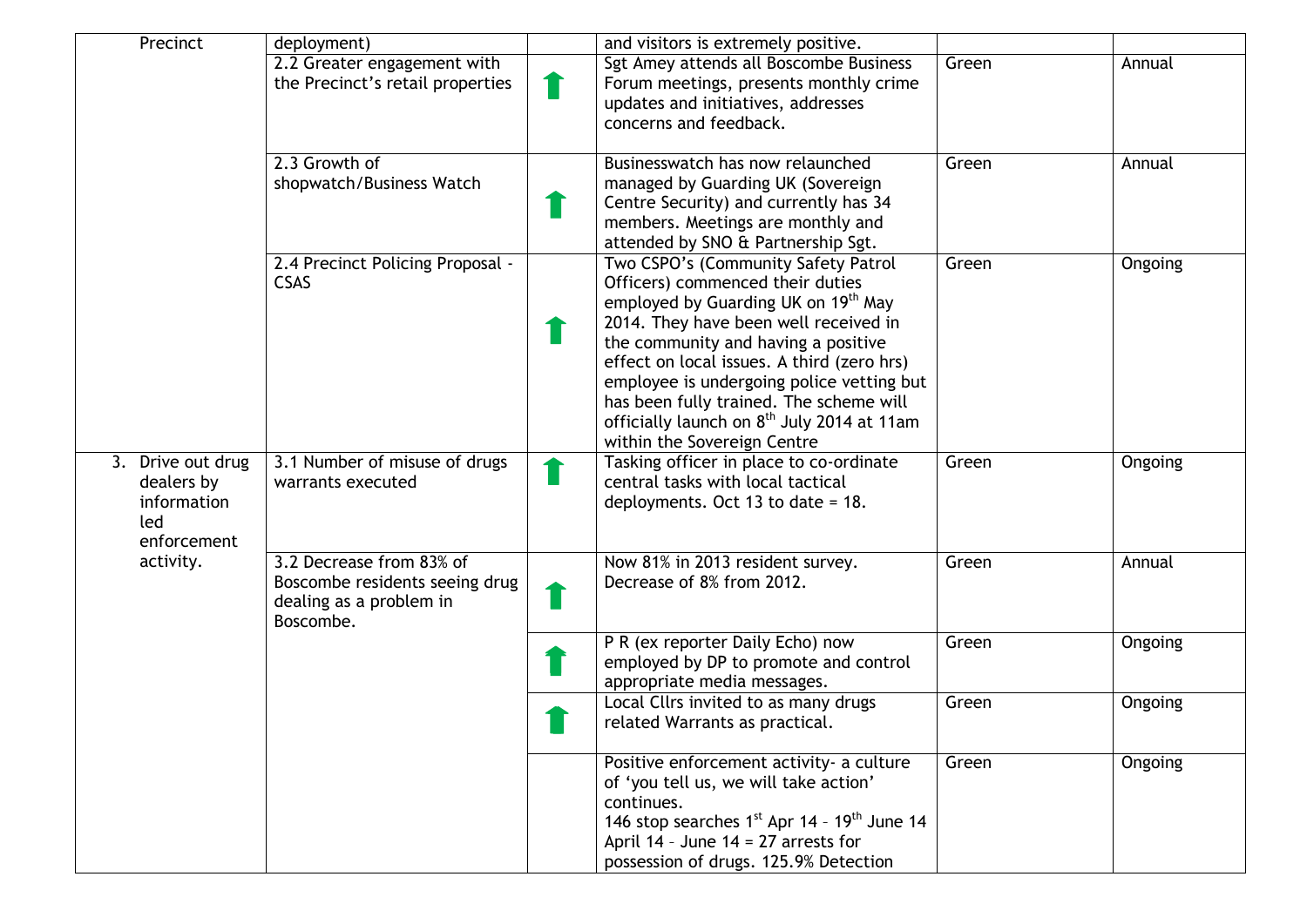|                                                                                                                                                                                                       |                                                            | Rate                                                                                                                                                                                                                                                                            |       |           |
|-------------------------------------------------------------------------------------------------------------------------------------------------------------------------------------------------------|------------------------------------------------------------|---------------------------------------------------------------------------------------------------------------------------------------------------------------------------------------------------------------------------------------------------------------------------------|-------|-----------|
|                                                                                                                                                                                                       | 3.3 Increase the membership of<br>Boscombe landlord group. | The inaugural meeting of the new<br>Boscombe Landlords Forum will be held<br>at the Town Hall on Weds 25 <sup>th</sup> June 2014.<br>To be chaired by Boscombe Projects<br>Officer and supported by Partnership Sgt.<br>All locally based lettings agents/landlords<br>invited. | Amber | Ongoing   |
| 4. Ensure persons<br>released from<br>prison are<br>located where<br>they will<br>receive<br>support and<br>are not<br>encouraged to<br>reoffend due<br>to peer<br>pressure or life<br>circumstances. | 4.1 Reduction in numbers of<br>allocations from HMP        | <b>Operation Galaxy:</b><br>Partnership link with Probation and<br>Prisons (nationally) now in place with info<br>sharing relevant to Boscombe tf's to<br>Police and Housing taking place.                                                                                      | Green | Ongoing   |
|                                                                                                                                                                                                       |                                                            | Awaiting agreement of processing<br>analytical data to take place in order to<br>risk assess (RAG)<br>all HMO accommodation (as per phase 1<br>in respect of supported accom).                                                                                                  | Amber | Ongoing   |
|                                                                                                                                                                                                       |                                                            | Multi agency inspection of supported<br>accommodation programme continues. 8<br>of the top ten have now been completed<br>with two more planned over the next 8<br>weeks.                                                                                                       | Green | Ongoing   |
|                                                                                                                                                                                                       |                                                            | Voluntary Code of Practice amended and<br>utilised as a guide to best practice.<br>Strategic Housing Manager has lead.                                                                                                                                                          | Amber | Ongoing   |
|                                                                                                                                                                                                       |                                                            | New Planning applications reviewed<br>monthly as part of Atlas Group for new<br>HMO's / Licenced premises and formally<br>objections raised if likely to impact on<br>the local community and the work of the<br>Boscombe Regeneration Partnership.                             | Green | Ongoing   |
|                                                                                                                                                                                                       |                                                            | Strand 3 of Operation Galaxy progresses<br>by identifying and preventing<br>resettlement of offenders into Boscombe<br>area without local connection and<br>support the SP Hub in risk assessing<br>placements. Probation now party to this<br>process with a representative in | Green | Quarterly |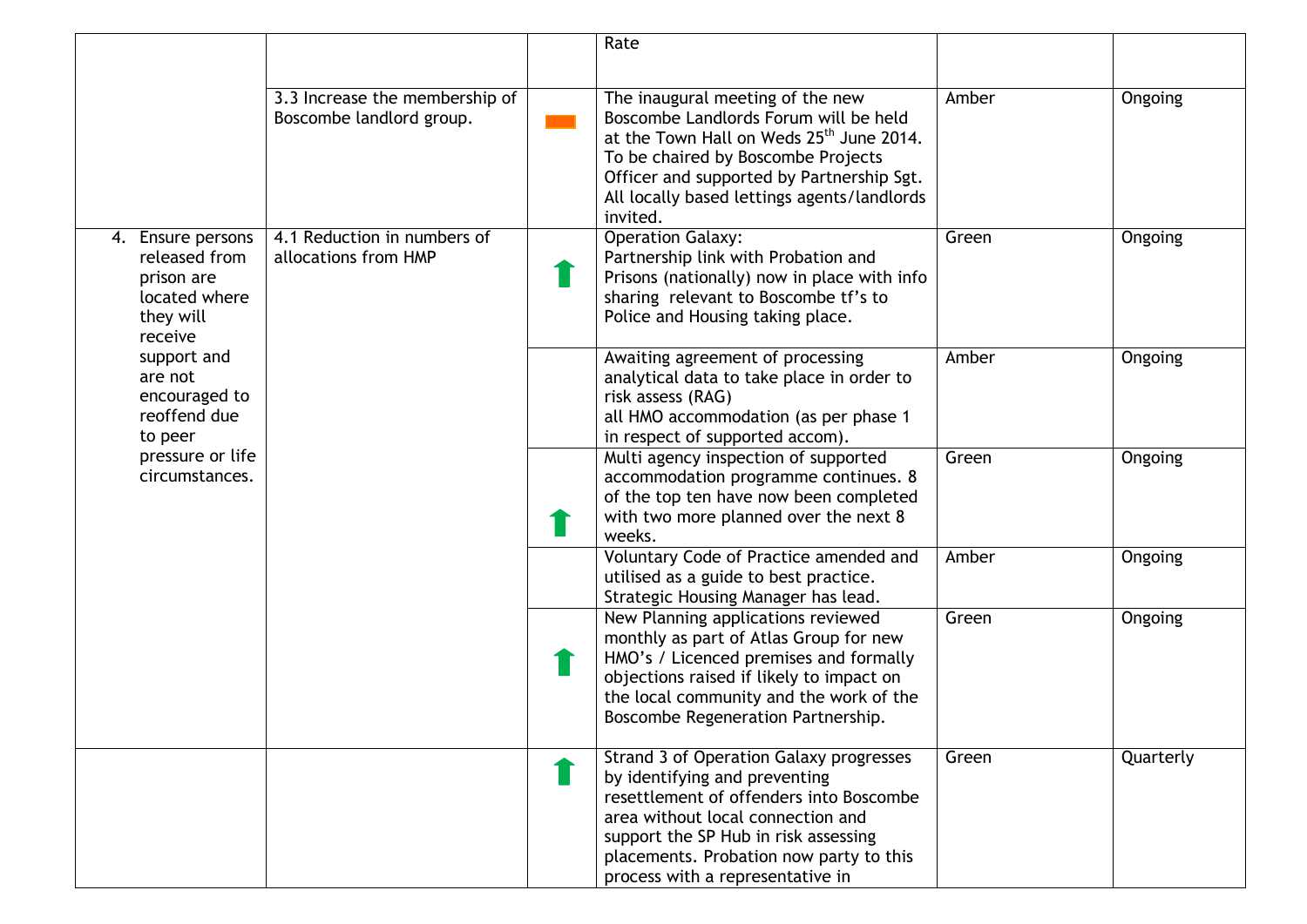| Objective:<br>Reduce anti-<br>social behaviour                                           |                                                                                                   | attendance at monthly meetings and<br>linked to Partnership Sgt in respect of<br>tf's.                                                                                                                                                                                                                                                                                                                                                                                                                                                                                                                                                                                                                                       |       |          |
|------------------------------------------------------------------------------------------|---------------------------------------------------------------------------------------------------|------------------------------------------------------------------------------------------------------------------------------------------------------------------------------------------------------------------------------------------------------------------------------------------------------------------------------------------------------------------------------------------------------------------------------------------------------------------------------------------------------------------------------------------------------------------------------------------------------------------------------------------------------------------------------------------------------------------------------|-------|----------|
| 5. Reduce levels<br>of anti-social<br>behaviour to<br>help make<br>people feel<br>safer. | 5.1 Reduction from 49% of<br>Boscombe residents perceiving<br>ASB to be a significant<br>problem. | Since the start of the fiscal year there has<br>been an increase in the number of<br>reported incidents of the three types of<br>ASB. YTD 42 more incidents, a 6.7 %<br>increase. Personal ASB classified incidents<br>have however reduced by 9.7% which<br>relates to 7 less incidents of targeted<br>ASB, as has environmental by 46.6%.<br>Police believe this is directly linked to an<br>increase in rough sleeping and begging<br>(Nationally by 40%)<br>which is now being addressed by Op<br>Planet officers together with officers<br>from Bmth Central Over the past 12<br>months there have been a number of<br>significant ASBO's:<br>13 regarding on street drug dealing<br>7 regarding on street prostitution | Red   | Annually |
|                                                                                          | 5.2 Reduction from 79% of<br>Boscombe residents stating                                           | 80% in latest 2013 survey. 82% in 2012                                                                                                                                                                                                                                                                                                                                                                                                                                                                                                                                                                                                                                                                                       | Amber | Annual   |
|                                                                                          | that drunk & rowdy people are<br>a problem in their area.                                         | Officers continue to take positive action<br>regarding drunk & rowdy behaviour. 125<br>S27 & 30 dispersment notices have been<br>issued since 1 <sup>st</sup> Jan 2014. Borough wide<br>DPPO live from 1 <sup>st</sup> July 2014. Wet Tent<br>research being undertaken with other<br>force areas with a view to complimenting<br>DPPO.                                                                                                                                                                                                                                                                                                                                                                                      | Amber | Ongoing  |
|                                                                                          |                                                                                                   |                                                                                                                                                                                                                                                                                                                                                                                                                                                                                                                                                                                                                                                                                                                              |       |          |